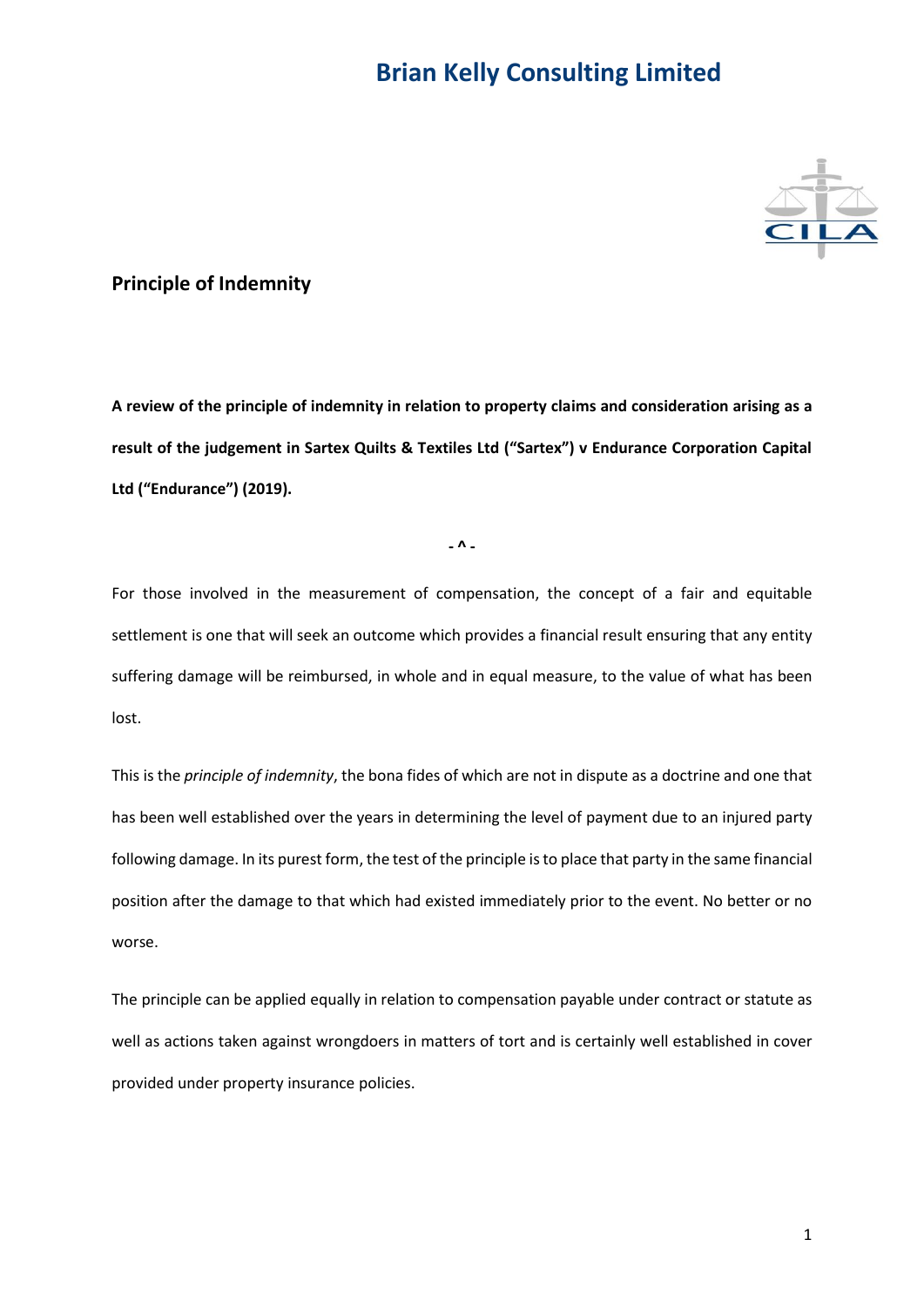Lowry LCJ confirmed<sup>1</sup> that the cardinal legal principle to be applied in relation to compensation "... Is *that of "restitutio in integrum" which, loosely translated, means that the claimant is to be completely restored, so far as money can do it, to his former situation".*

In the context of insurance, the principle had been set out in *Castellain v Preston<sup>2</sup>* establishing that *"the insurance policy Is a contract of indemnity and of indemnity only in which the insured shall be fully indemnified, but shall never be more than fully indemnified and if ever a proposition is put forward which is at variance with it then, such a proposition, must certainly be wrong.*

However, those practitioners involved in property claims appreciate that whilst in theory well principled, the calculation of an indemnity is not an exact science, a position recognised by Lord Wright in *Maurice v Goldsborough<sup>3</sup>* and Lowry LCJ the latter indicating that *"The qualifying words "so far as money can do it," provide the key to the obvious fact that in practically all cases there is no such thing as perfect compensation".*

In the insurance contract, this commitment of providing an indemnity is set out within the **Insuring Clause** which will confirm an undertaking that the insurer will **"***indemnify the insured against loss or destruction or damage to the property".*

Typically, such a property loss will be measured as the cost of identical reinstatement less consideration for any betterment that might occur. This measure is acknowledged as the primary standard by which compensation is to be given to achieve a proper indemnity. When an indemnity has been agreed, the analogy of common law is applied that when compensation is paid, the use of the settlement monies becomes solely a matter for the recipient.

*<sup>1</sup> O'Hanlon v Armagh C C [1973] NI*

*<sup>2</sup> Castellain v Preston [1883]*

*<sup>3</sup> Maurice v Goldsborough, Mort & Co Ltd [1939]*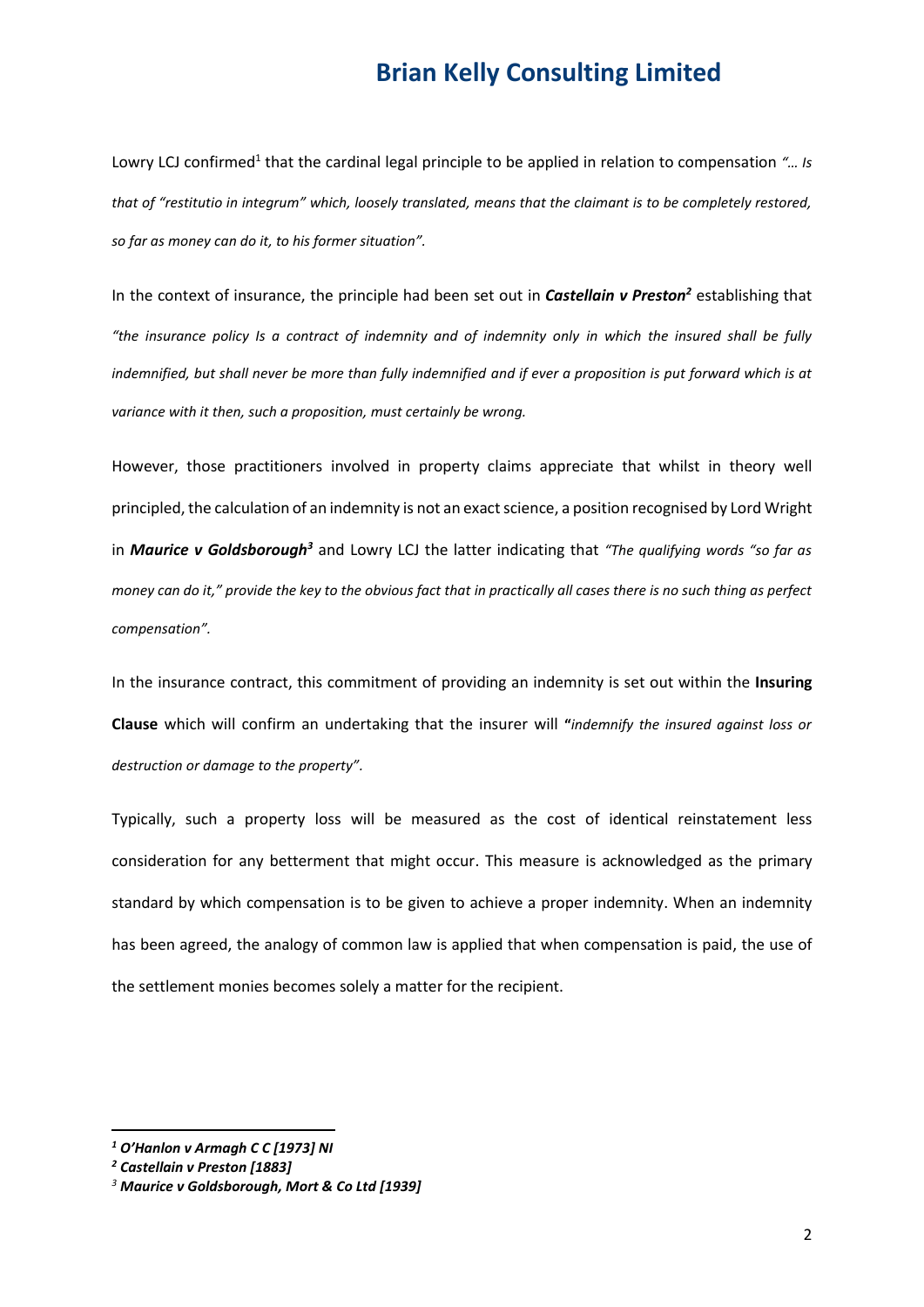Whilst within the insurance contract there is no specific or express direction around the concept of betterment, it has been accepted by the courts that such a financial contribution by an insured is a well-established and justified practice in measuring compensation in insurance claims.

However, this position is less likely to be accepted in an action in tort were there could be resistance to the notion that a wrongdoer should expect an injured party to be bound at all to any financial contribution.

To alleviate any potential financial loss following reinstatement caused by betterment, it is now common for insurance policies to provide by express terms an option enabling an insured to reinstate the property without any such reduction.

This *reinstatement option* is offered to the policyholder, subject to an undertaking that

- *1. reinstatement commences and proceeds without unreasonable delay; and that*
- *2. the cost of reinstatement has actually been incurred.*

Under such cover it is accepted that, if a property is restored to a condition similar to that which existed prior to the damage, then the actual cost of reinstatement in full is the appropriate indemnity without any further deduction. Otherwise, the policy will revert to a payment which reflects the standard measurement; the indemnity payable had the *reinstatement option* not applied.

It is also accepted<sup>4</sup> that a settlement on a reinstatement indemnity leaves it open for an insured to take advantage of the consequences of the damage to the property in making significant changes to what was already there, albeit within the financial parameters of the agreed settlement.

The courts have recognised that on some occasions, there will be circumstances when reinstatement may not be an appropriate measure of indemnity but, rather an alternative loss measurement, such

*<sup>4</sup> Tonkin v UK Insurance Ltd [2006]*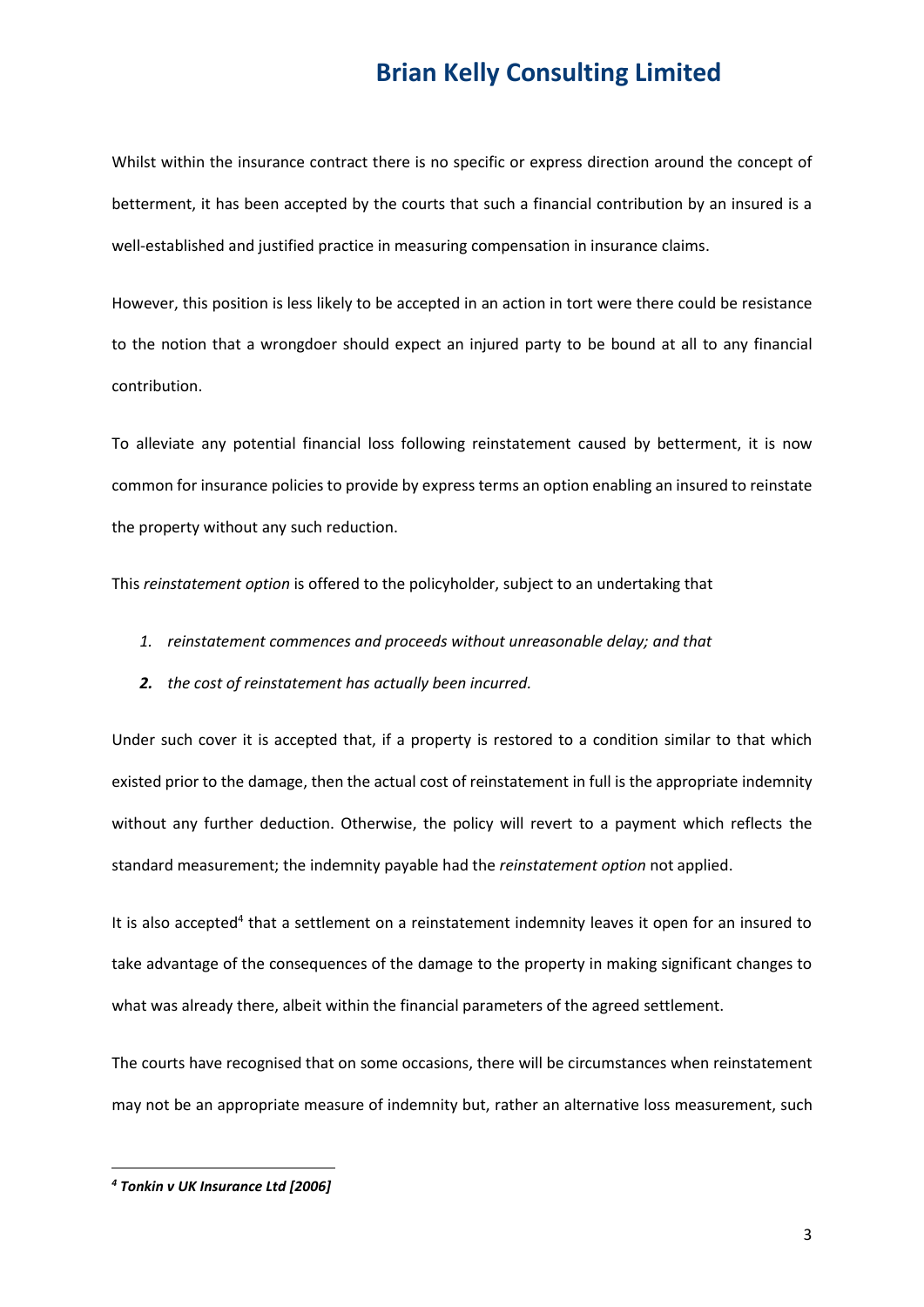as that based on an assessment of the overall value of the asset before and after damage. This is known as the diminution in market value (DMV).

However, it is important to recognise that such a method of assessment has to fully embrace the concept of value in regard to identifying the specific worth of the entire asset to the insured at that time. Particularly in relation to business properties, such valuations should not be a mere question of the "bricks and mortar" value but include an additional factor within the assessment for the future profit which would have been achieved from the loss of the activities carried out in the building. The valuation of such a property therefore, as a going concern, can often produce a measurement up to or indeed in excess of the total cost of the property replacement

This position was specifically addressed by O'Connor LJ<sup>5</sup> indicating that "Inasmuch, as we are to put the *owner of the thing destroyed, as far as money can, in a position as good as, and not better than, his position before its destruction, we have to ask ourselves what was the value of the thing, not merely its value in the abstract, but its value to its owner; and then we must try to put a money equivalent on such value."* 

In *Leppard v Excess*<sup>6</sup> an unoccupied cottage, that had been purchased from a family member for £1,500 with a view to a later sale, was destroyed by fire. As a result, it was determined that the actual financial loss would not be based on the cost of the reinstatement of the cottage established at £8,694, but the loss of the actual market value at the time of damage. That value was established at £3,000 which was based on the anticipated likely sale value of the "bricks and mortar" without the need for any further special interest to be recognised.

This was due to the fact that the court considered that the loss value should reflect the facts pertaining at the time of the fire which included certain future events foreseeable at that date, namely that the owner's declared intent was to sell rather than reinstate and occupy.

<sup>5</sup> *Heppenstall v Wicklow C C [1921]*

*<sup>6</sup> Leppard v Excess Insurance Co Ltd [1979]*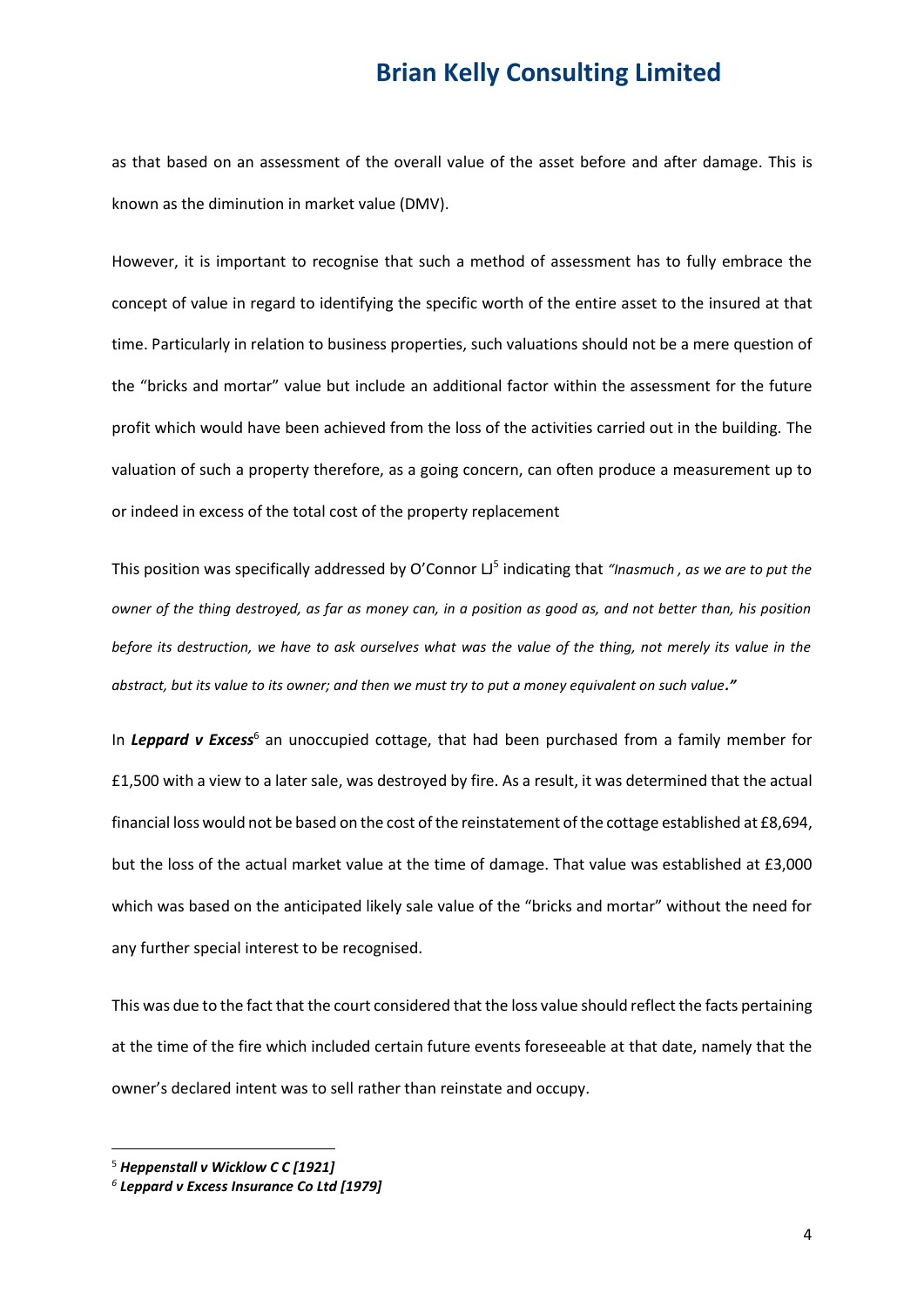Alternatively, in *Reynolds v Phoenix<sup>7</sup>* the insured had purchased an old commercial building complex for £16,000 for use in the manufacture of animal feedstuffs. The buildings and machinery were insured for a total sum of £628,000. The buildings were subsequently seriously damaged, but the insurer only offered a market value settlement until reinstatement was carried out. The insured contended that as there was a genuine intention to reinstate, in such circumstance, the indemnity must be based on the cost of reinstatement irrespective as to the work being undertaken.

The court found in the insureds favour commenting on the general principles of indemnity that *"these are broad principles, i.e. not to enrich or impoverish. The difficulty lies in deciding whether the award of a particular sum amounts to enrichment or impoverishment. This question cannot depend, in my view, on an automatic or inevitable assumption that market value is the appropriate measure of the loss. Indeed, in many, perhaps most cases, market value seems singularly inept as its choice subsumes the proposition that the insured can be forced to go into the market (if there is one) and buy a replacement. To force an owner who is not a property dealer to accept market value if he has no desire to go to market seems a conclusion to which one should not easily arrive. The question of the proper measure of indemnity thus becomes a matter of fact and degree to be decided on the circumstances of each case."*

Furthermore, in Reynolds, the insurer argued that even if there was a genuine intention to reinstate with the insurance monies (but not the owners' money) such an intention would be unreasonable. This contention was rejected, the court indicating satisfaction *"that the plaintiffs do have the genuine intention to reinstate if given the insurance monies; that this is not a mere eccentricity but arises from the fact, as I find, that they will not be properly indemnified unless they are given the means to reinstate the building substantially as it was before the fire."* 

*<sup>7</sup> Reynolds & Anderson v Phoenix Ass Co & Others (1978)*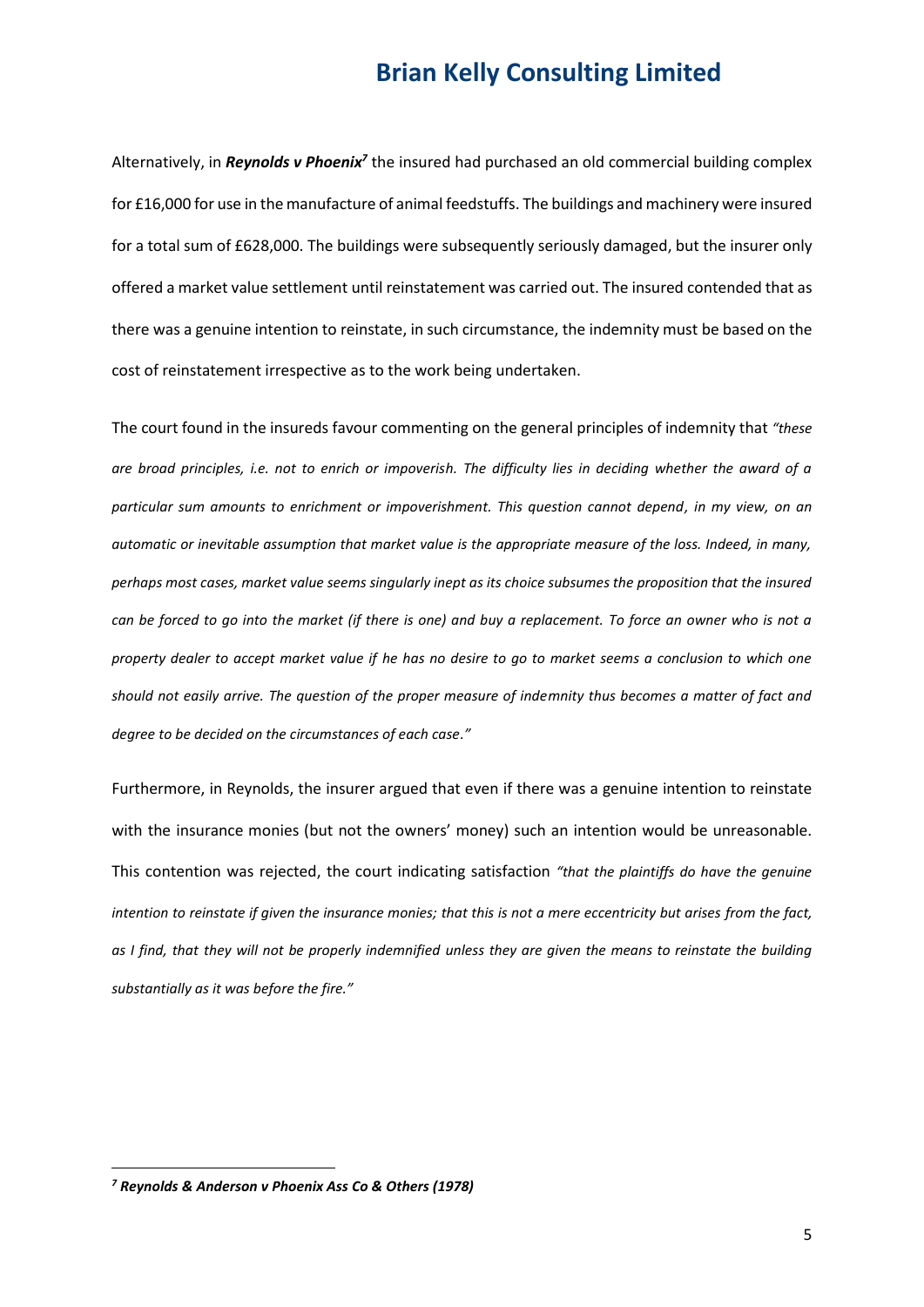Therefore, the direction which evolved from the already decided cases was that an insureds prevailing interest and defined intentions in relation to the property at the time of the damage were important factors in determining the value of the loss.

Certainly, if there was at the time of damage an intention to sell a property which had never been in beneficial occupation then DMV could be regarded as an appropriate basis to determine the loss. However, this would be less likely to be appropriate when the property was in, or was intended for, beneficial occupation when damaged and that there was every reasonable expectation that the insured would continue to have the option to enjoy such a beneficial use.

Such a beneficial occupation would apply in connection with residential premises which are owner occupied. Insurers accept that an owner occupier of residential property is not indemnified by the payment of a market value set lower than the cost of reinstatement. Whilst an established position in connection with occupied residences, in *Newcastle v Broxtone*, 8 the reinstatement cost was also held to be the measure of indemnity for the destruction of an uninhabited castle, once more reflecting its unique value to the owner.

Similar considerations can be applied to commercial property in use for the operation of a functional business. In such circumstances, there is clearly a specific beneficial interest on the part of the business as a going concern which could well be such as to warrant compensation based on a reinstatement indemnity.

The Sartex action related to a commercial fire which occurred in May 2011 at the plaintiffs Crossfield Works in Rochdale. The fire caused serious damage to the factory premises severely damaging the building and destroying all machinery and plant.

*<sup>8</sup> Duke of Newcastle v Broxtowe (1832)*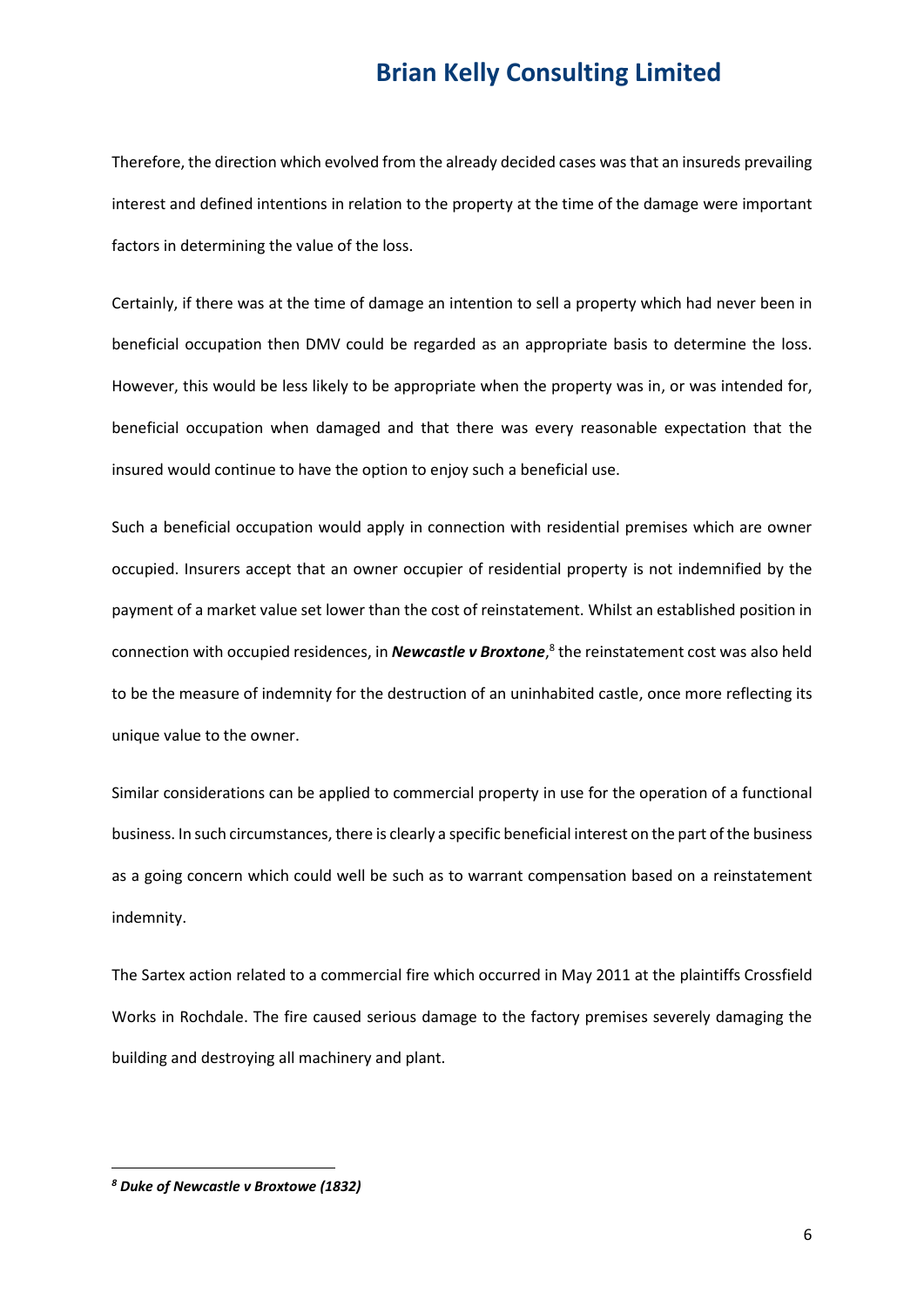The Sartex business had initially been formed in 1979 by a partnership manufacturing home textiles. In 1984, the partnership purchased the Crossfield Works to where production was transferred. In 1992 the business was incorporated and Sartex was established as a corporate trading entity.

By way of a subsequent agreement, the original partners arranged that Sartex could use the Crossfield factory rent-free but taking responsibility for the insurance of the property and an obligation to maintain the property at all times in a good state of repair.

As the business developed, larger premises were purchased to which production was moved leaving the Crossfield Works mainly as a storage facility. However, the business then explored the feasibility of a new production line which indeed was established at Crossfield in 2010. At this time insurance cover was placed with Endurance in relation to the buildings, machinery and plant. Business interruption cover was also provided by Endurance for any profit lost resulting from damage over a 12-month period.

It was this production facility which was destroyed in the fire which took place in May 2011, resulting in a complete cessation of production activities from the site.

In the years following the fire, Sartex had explored various options in relation to their fire recovery plans for the Crosssfield Works within their business. These included like-for-like replacement as well as other alternative development opportunities on site and also the possibility of reinstating by way of the acquisition of a textile manufacturing business in Pakistan.

The evidence provided by Sartex to the court was that none of these options had been developed into a feasible business proposition and that the intention was now to belatedly reinstate the Crossfield factory and resume production.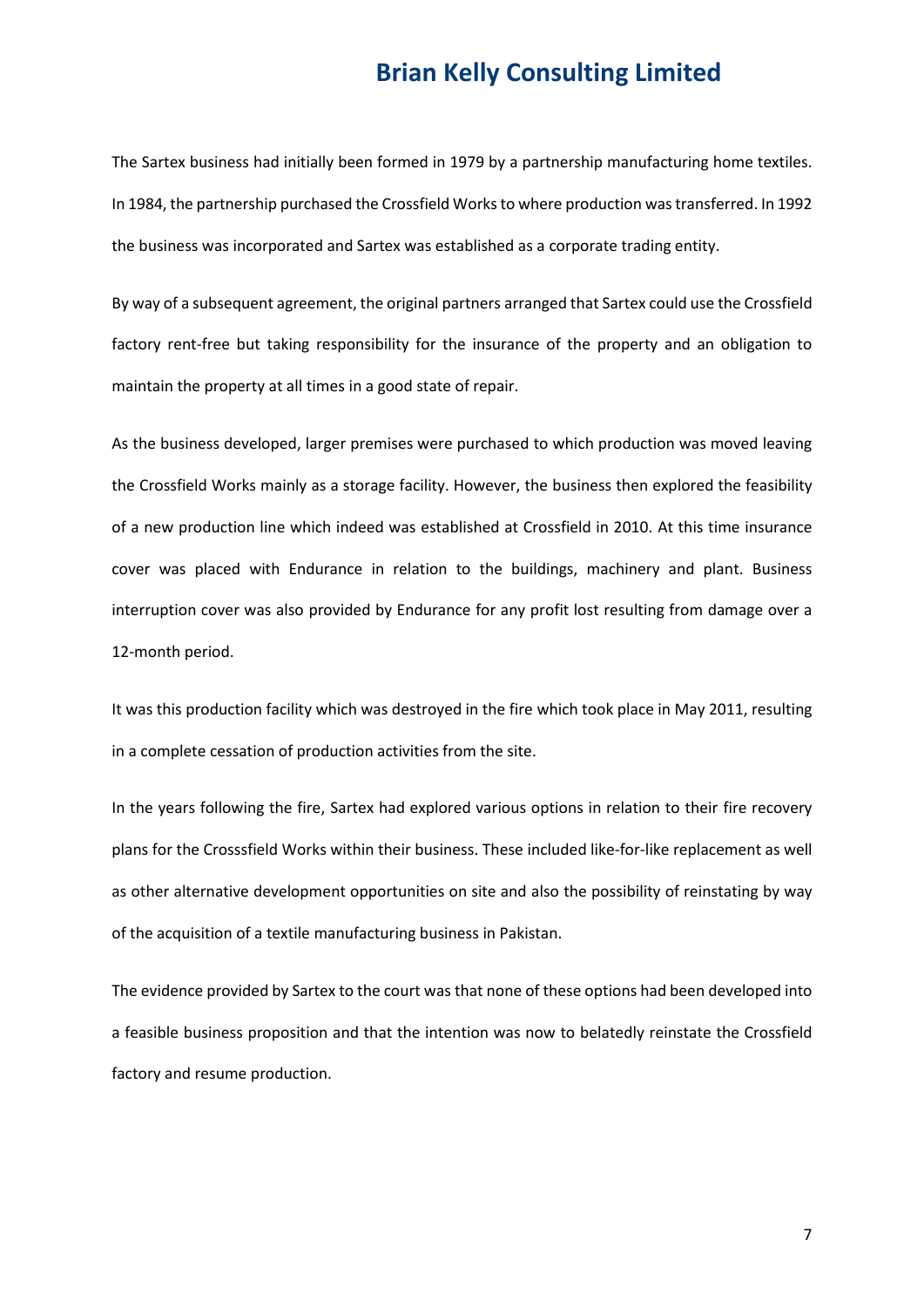Endurance had initially indicated a willingness to settle the claim under the policy on a reinstatement basis, reflecting the terms of the *reinstatement option* applicable to the policy. However, within the express terms of the policy this option had subsequently been lost to Sartex.

The insurer therefore indicated in late 2012 that, as Sartex had not demonstrated a genuine, fixed and settled intention to reinstate, the policy indemnity available would be limited to a measurement based on DMV. Endurance duly made such a payment under the policy in the sum of **£2,141,527** which fell short of the full reinstatement indemnity value measured at **£3,492,041.** Details were not provided within the judgement as to the basis by which the DMV was assessed.

It should be noted that this proposed reinstatement value did not represent the total cost of reinstating the property, due to a significant level of under insurance established after the damage, but only the reduced sum which would be payable under the insurance policy as a consequence of the underinsurance. Indeed, this fact lead to a separate action by Sartex against their insurance intermediary which was only settled in September 2016 in the overall sum of £1,000,000.

Sartex did not accept the measurement of indemnity offered by Endurance. Whilst acknowledging that the opportunity of an indemnity within the terms of the *reinstatement option* had been lost, reverting back to a standard indemnity measurement, they maintained that such an indemnity should still be based on the cost of reinstatement, leaving them free to consider all available options including reinstatement.

Sartex submitted that the question of what was intended after the loss was only relevant in rare instances such as, at the time of damage, there was a clear intention to sell the property or to cease trading when an alternative basis, such as DMV might be appropriate. However, this was not in the opinion of Sartex, one such exceptional case.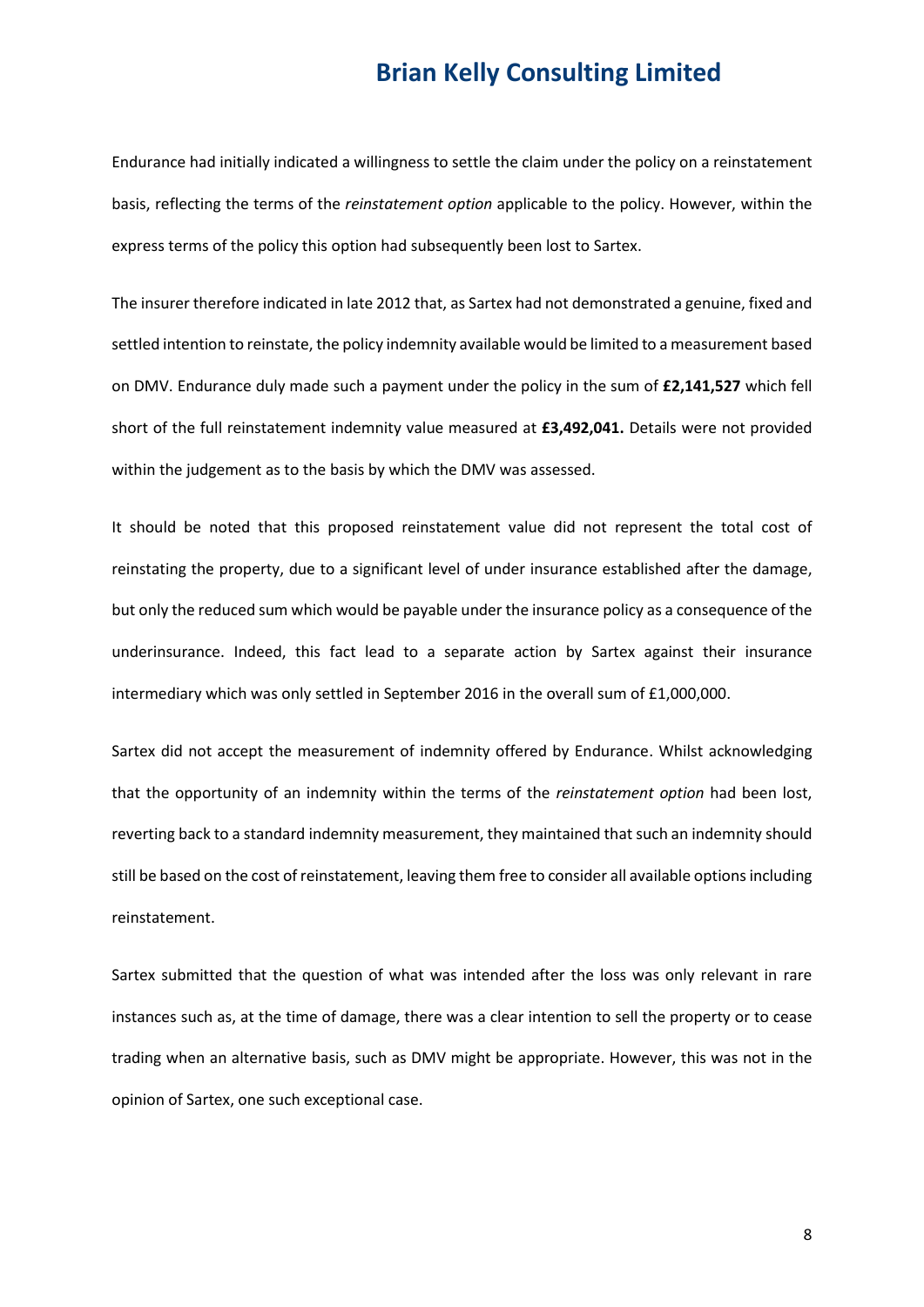For their part, Endurance sought to rely on the Court of Appeal decision in **Great Lakes Reinsurance**<sup>9</sup> arguing to the contrary that in that judgement there was a requirement for a genuine intention on the part of the insured to reinstate, in the absence of which, a market value settlement was appropriate.

In the Great Lakes case, the insured owned former commercial premises which had been granted planning permission to convert to residential flats. However, the size of the development was restricted by the listed status of the property and, as a consequence, it had not been economic to continue with the development. Subsequently, a fire took place destroying the building as a result of which the listed status was revoked. The market value of the building before the fire was £75,000 and afterwards (following delisting) £500,000. To reinstate would cost £2,121,800.

However, the court disagreed with Endurance on this issue indicating that it did not read the Great Lakes judgement as indicating that an indemnity on a reinstatement basis could not be given if the reinstatement works were not carried out. Rather, the court noted that the Great Lakes judgement confirmed that "*where the insured is the owner of the property the indemnity is to be assessed by reference to the value of the property to the insured at the time of the peril. In many, perhaps most, cases of damage or destruction the insured's loss is the cost of reinstatement although that may not be the case if, for instance, the insured was trying to sell the property at the time of the loss.*"

The relevant question for the court to ask, in consideration of all the facts was, what is the loss which has been suffered by the insured as a result of the fire and what measure of indemnity fairly and fully indemnifies it for that loss. Subsequent events may support that a reinstatement measure might be seen to overcompensate the insured, but any final determination will depend on the circumstances of each case.

*<sup>9</sup> Great Lakes Reinsurance (UK) v Western Trading Ltd (2016)*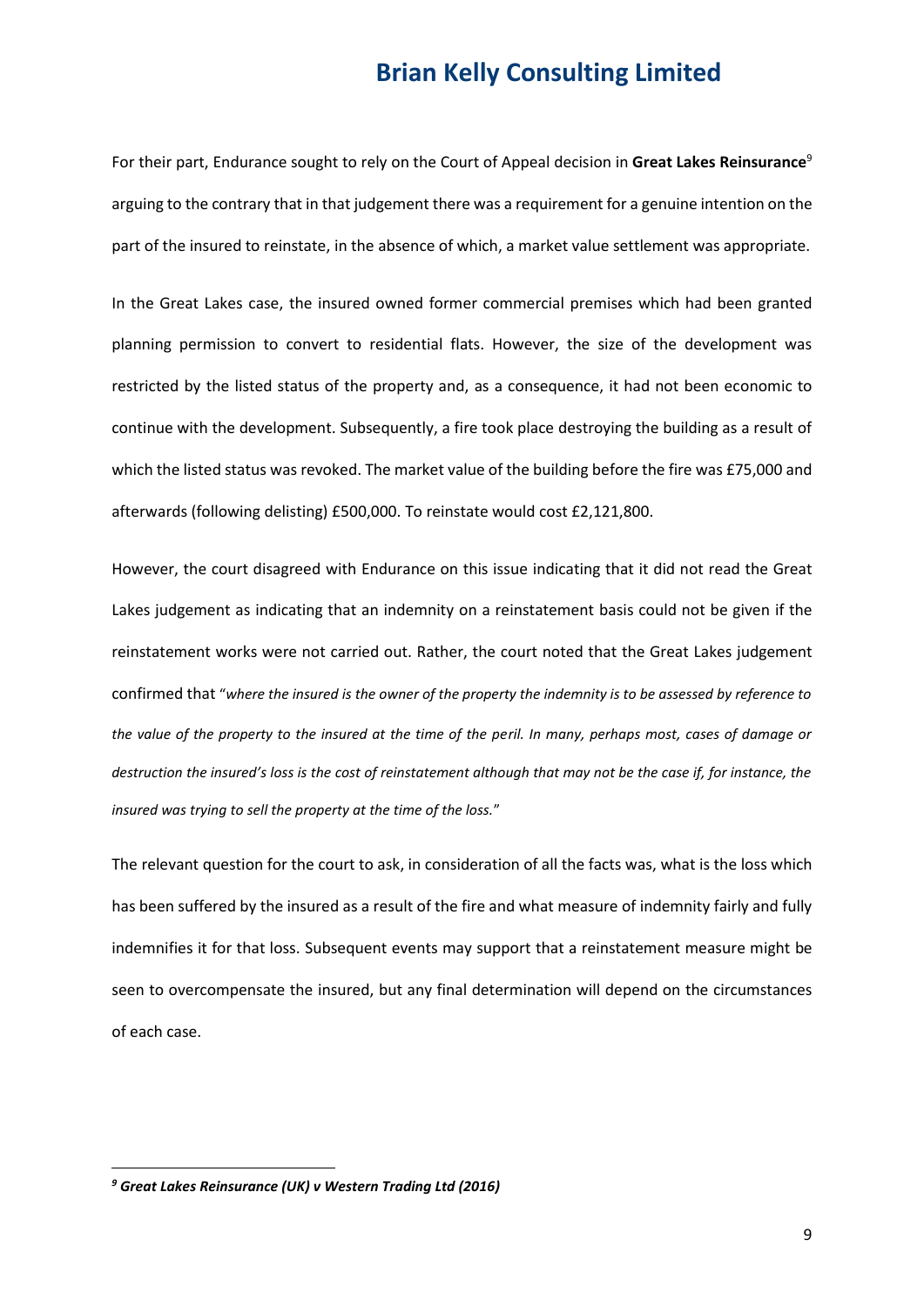It was noted by the court that Sartex had not immediately taken up the reinstatement option available under their policy. Endurance had argued that, as reinstatement had not taken place, Sartex had failed that test of commitment. The court disagreed and accepted the evidence of Sartex that whilst some considerable time had passed since the date of the fire without reinstatement taking place, this was entirely due to the fact that the business had spent that time exploring alternative options none of which, in the round, had been identified as a viable option against reinstatement in similar form.

In hearing the evidence, the court concluded that it was appropriate to award Sartex an indemnity on the reinstatement basis. This recognised the circumstances, including all of the events before and after the fire and up to and including the trial. It will be noted that this was a similar outcome on the part of the court in relation to the Reynolds case.

Furthermore, whilst accepting that betterment would normally be an inherent element of the indemnity principle, the court considered that the onus was on Endurance to identify and justify any particular reduction they considered should be made. In the view of the court, Endurance had not done so and consequently, no reduction for betterment was allowed.

So, what can be taken from the Sartex case? It is clear that in arriving at the decision, the court has followed the conventions already set out in regard to indemnity compensation for property claims in line with the previously decided cases.

That will be fundamentally a recognition that whilst each and every case will be judged on the prevailing facts, the likelihood is that compensation will be measured on the standard measurement of reinstatement less betterment. Any reliance on an alternative measurement will only be supported if it displays a proposition which is deemed to better reflect the actual financial loss incurred given the extent of any beneficial interest enjoyed by the injured party at the time of the loss. The most likely alternative measurement is DMV and again, it is probable that any such basis of indemnity will only be considered appropriate in exceptional cases.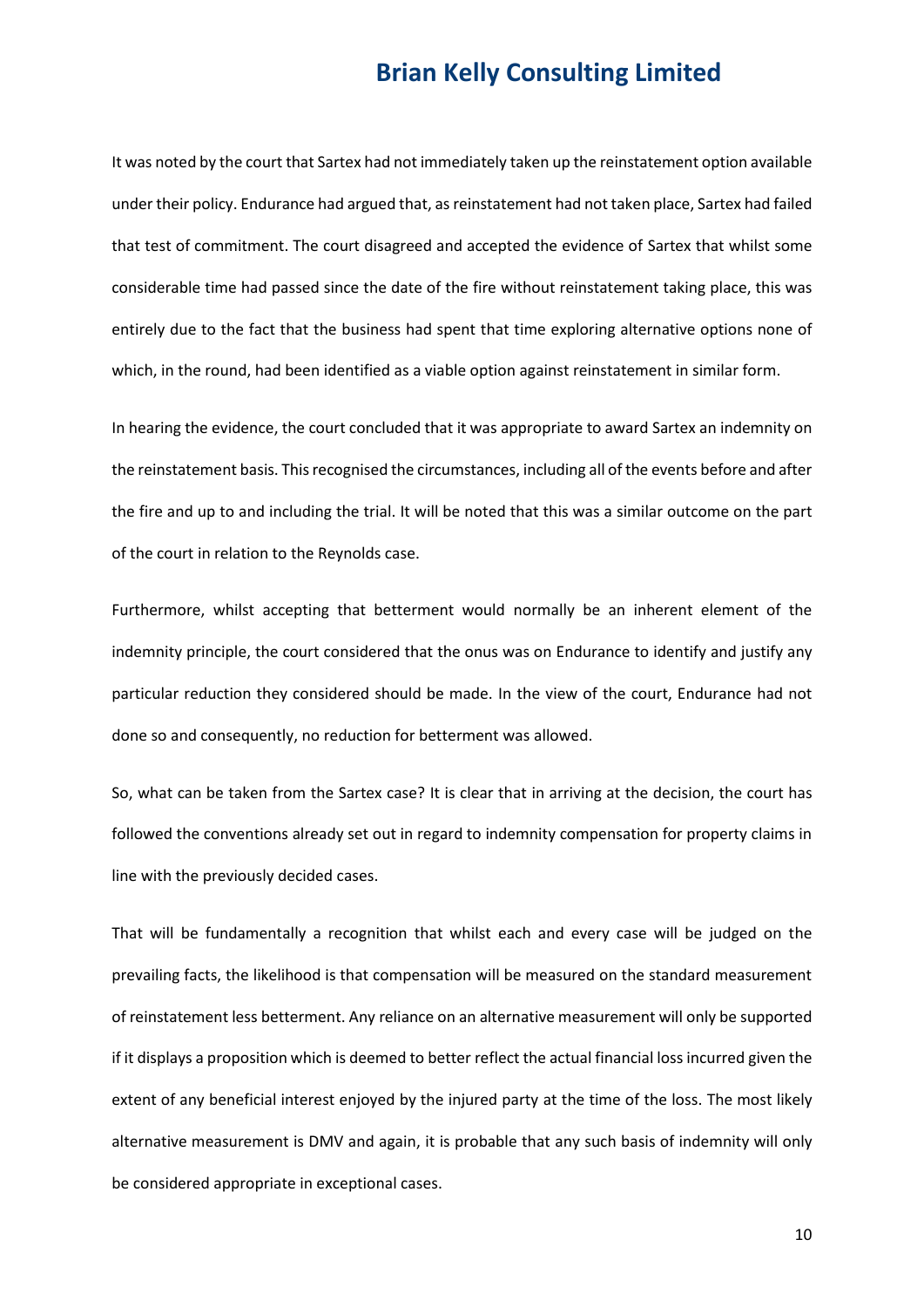Certainly, it did seem that Sartex enjoyed a beneficial interest as a going concern operating from the damaged premises at the time of the fire, with no intent in the foreseeable future for that position to change.

Indeed, it is noted that in 2013, Endurance agreed a settlement with Sartex in relation to the business interruption cover which extended to provide an indemnity for the gross profit lost by the business during the period insured i.e. 12 months immediately following the fire. It would have been expected that such a payment would have been resisted if the insurer was not satisfied that production would not have continued from this factory throughout that period, but for the fire. In addition, the fact that a separate payment for loss of profit was made by Endurance might infer that the insurers DMV assessment did not fully provide for the beneficial value of the building.

Also, although not specifically raised in the judgement, as recognised in the Reynolds case it does seem a reasonable position that Sartex would not have desired to immediately commit their own funds to the total cost of reinstatement, particularly bearing in mind the significant level of under insurance which existed, until the full level of compensation available for the reinstatement had been established, including the secondary action against the broker.

In such circumstances, Sartex could further have justified the time spent by them exploring every possible option available to the business until compensation had been established thereby, at that time, giving them the means to reinstate.

In general, the danger for compensators is that, in considering indemnity, a view is taken that DMV is the automatic default measurement in circumstances were reinstatement has not taken place or where they opine that there is no clear genuine, fixed and settled intention so to do.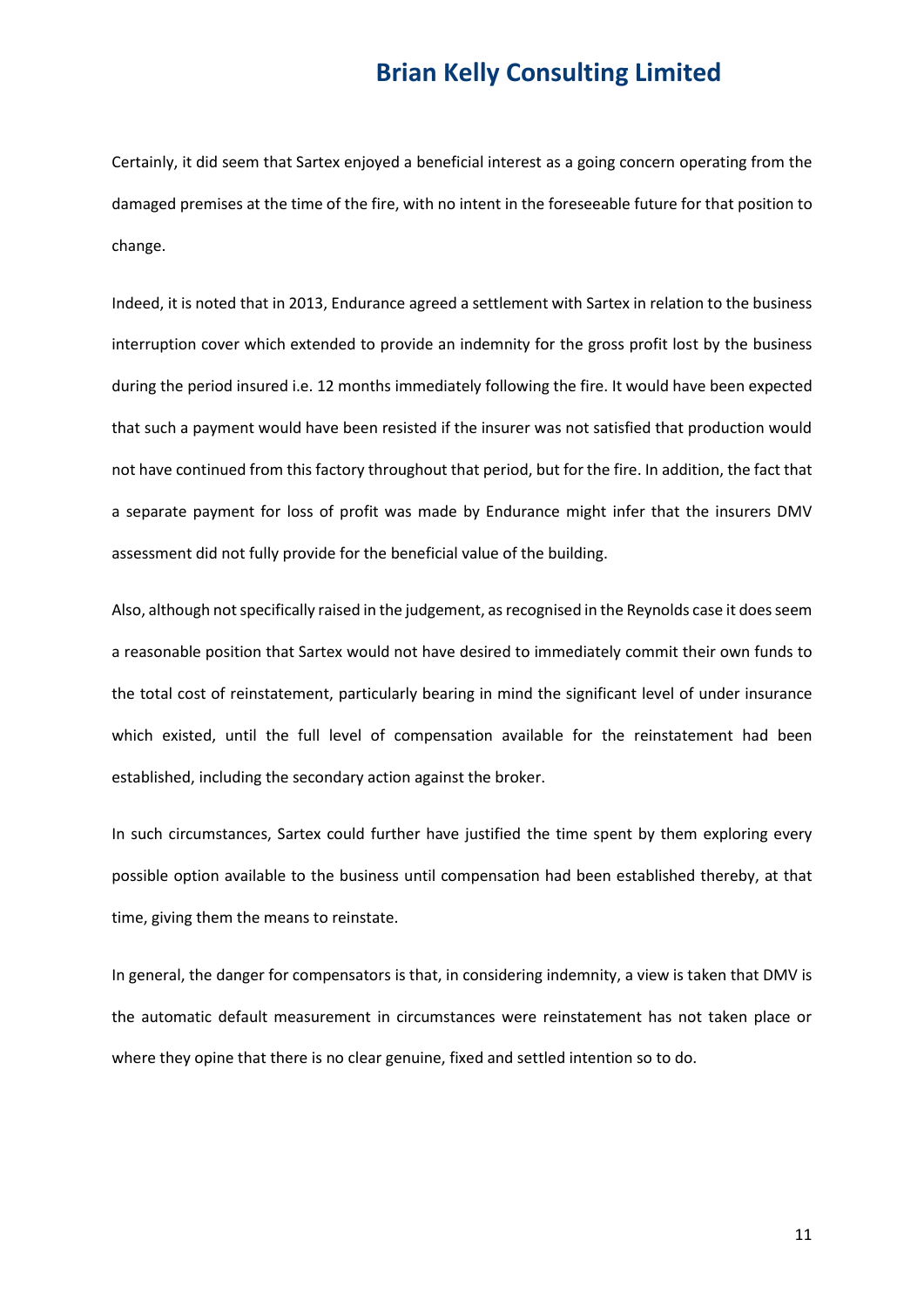That is not the position and indeed there is a strong case for adopting a stance that DMV should only be recognised as appropriate when there has been a clear and unequivocal declaration of intent on the part of the owners that reinstatement will not be carried out.

The outcome of the action appears therefore, to have placed Sartex in a position where their beneficial interest in the property has been properly indemnified, particularly given the possibility of an ongoing financial impact from the loss of the production facility.

To that extent, the Sartex decision reaffirms the position of indemnity based on reinstatement to be awarded in circumstances were reinstatement has been carried out or an intention to reinstate is reasonably justified and is not a mere eccentricity on the part of the owners.

Whilst the strength of that evidence of intent might well be subject to the facts around each particular case, DMV should not be seen as an automatic alternative, given that it is very likely that those with a beneficial interest, at the time of the damage in relation to the subject property, will be in a favoured position to succeed in establishing a reinstatement indemnity.

The question of the proper measurement of indemnity will always remain a matter of fact and degree based on the particular circumstances arising. Inevitably, the principles of indemnity will continue to be tested by the vagaries of a negotiating path taken between the parties in the interpretation of the facts and towards seeking a particular settlement outcome.

However, there is every reason to take comfort that, for their part, the courts will continue to maintain a consistent view in relation to those key principles in achieving a fair and reasonable indemnity. That is to ensure that there is a proper recognition as to the absolute value of the damaged property and that the injured party is restored to the same beneficial position as that which had existed at the time of damage. No better or no worse.